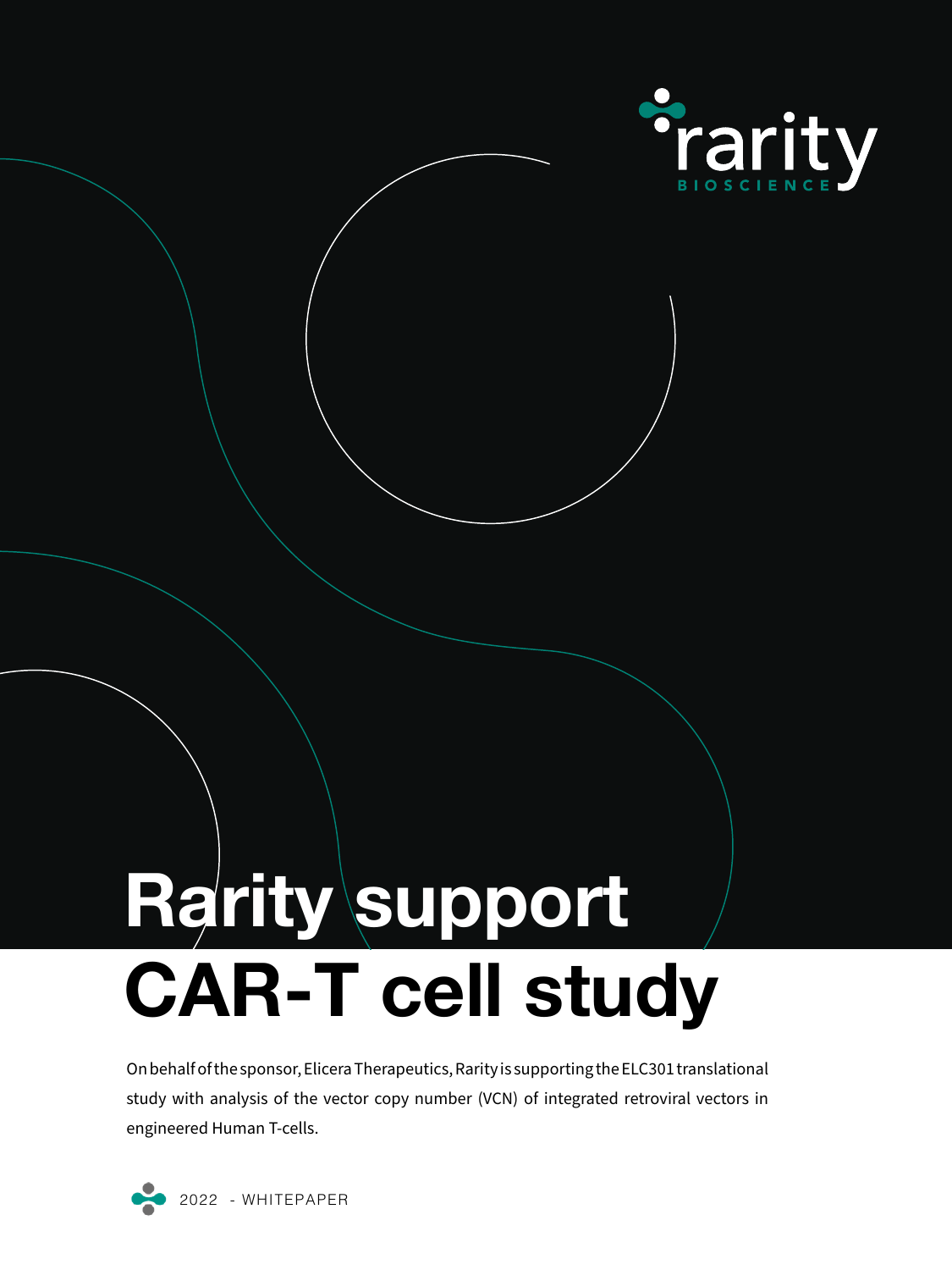#### **\*rarity**

reference. After superRCA processing, each amplified integrated transgene and **ACTUAL**<br>ACTUAL **Retroviral Vector spike-in**  Y = 0,8229x - 0,0536 quantification and vector copy number calculation. a by Flow cytometry A spike-in Human Globin superRCA products are enumerated by Flow cytometry. A spike-in **LC**<br>
<br> **Retroviral Vector spike-in**  one amplification probe targeting human globin fragment as a cell copy number The analysis is done using the Rarity superRCA technology. The method is applied by having one amplification probe targeting the integrated transgene fragment and curve is used to normalize any amplification bias between the two targets before

4,00

3,00

# **Retroviral Vector spike-in ACTUAL VECTOR PER DUPLOID GENOME**





2,00

**Figure 1: Retroviral Vector quantification on** dilution series with actual retroviral vector spiked-in constant genomic DNA. The CV% was calculated with three replicated measurements per dilution series.

25,00%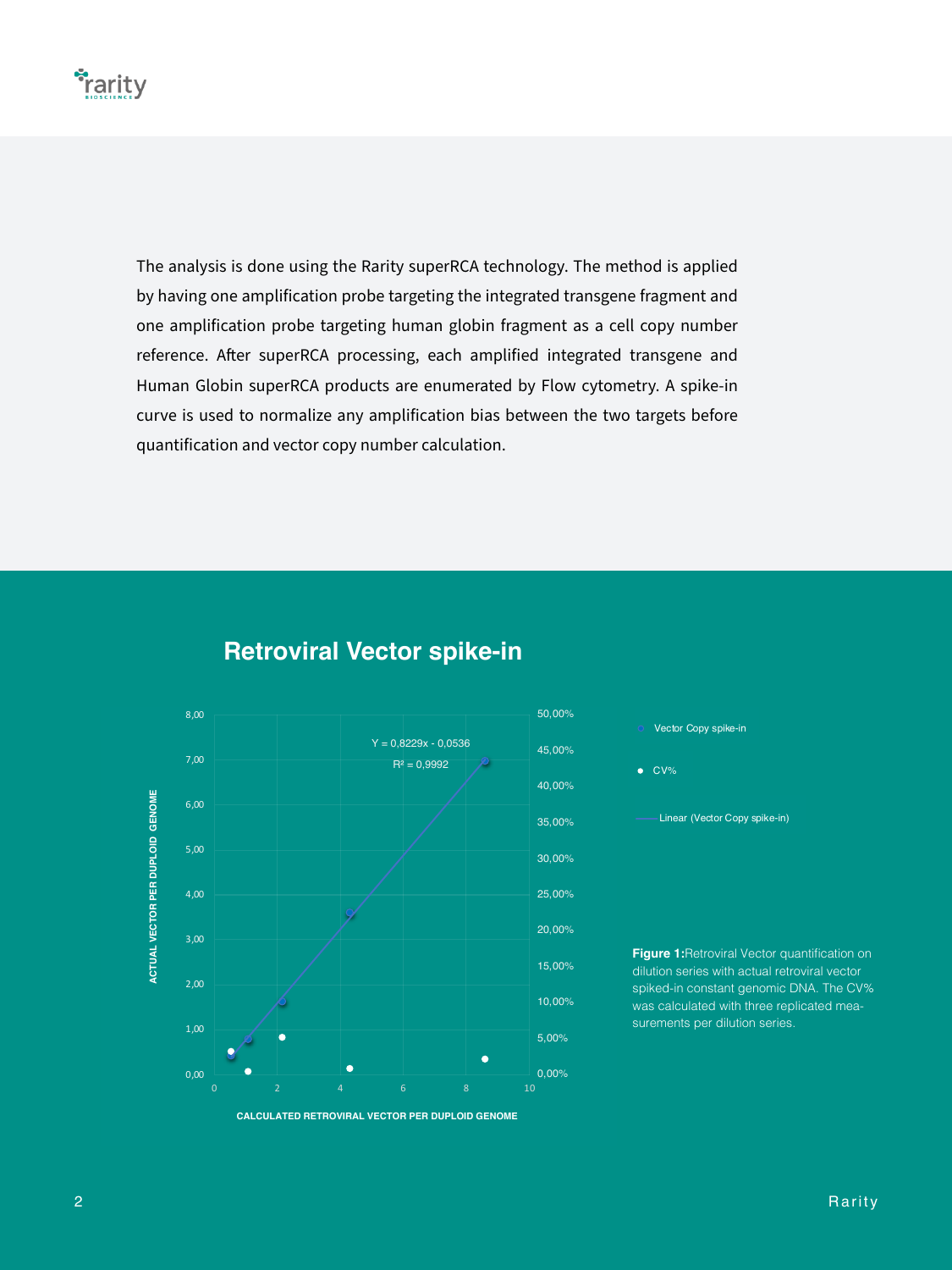

## **About SuperRCA VCN assay**

The SuperRCA technology has a unique detecting sensitivity and precision, and the Car-T assay has a copy number counting precision (Coefficient Variation) CV <5% (range from 0.1% to 4.91%) in detecting 0.5-10 VCN copies per CAR-T cell. The assay is flexible in terms of sample input and quantification range, making it robust and easy to use. Turnaround time per test is around three hours and the equipment flexibility offers potential testing within the same lab for the CAR engineered T cell assessment, which can reduce the total turnaround time significantly.

Thanks to the flexibility of the SuperRCA technology, the assay works equally well during initial VCN assessment on 10,000 cells prior to re-insertion of the patient samples, as well during follow up assessments post therapy with 1-10 million cells input, still in a single tube format to keep costs down and maintain high throughput.

 **Elicera have a very strong CAR-T cell therapy pipeline and measuring the integrated vector copy number is an important analysis for the CAR-T cell product. The assay from Rarity shows similar or better CV** than current available ddPCR assays, and a much more **container and** the CAR-T cell product. The assay from Rarity shows similar or better CV than current available ddPCR assays, and a much more **contact of a s cost efficient alternative. Based on the sensitivity and robustness of Rarity's technique, we hope to use this technique for detecting CAR-T cell persistence during patient follow-up."**

- Di Yu, Co-founder of Elicera & Head of Translational Research & Technical Operations